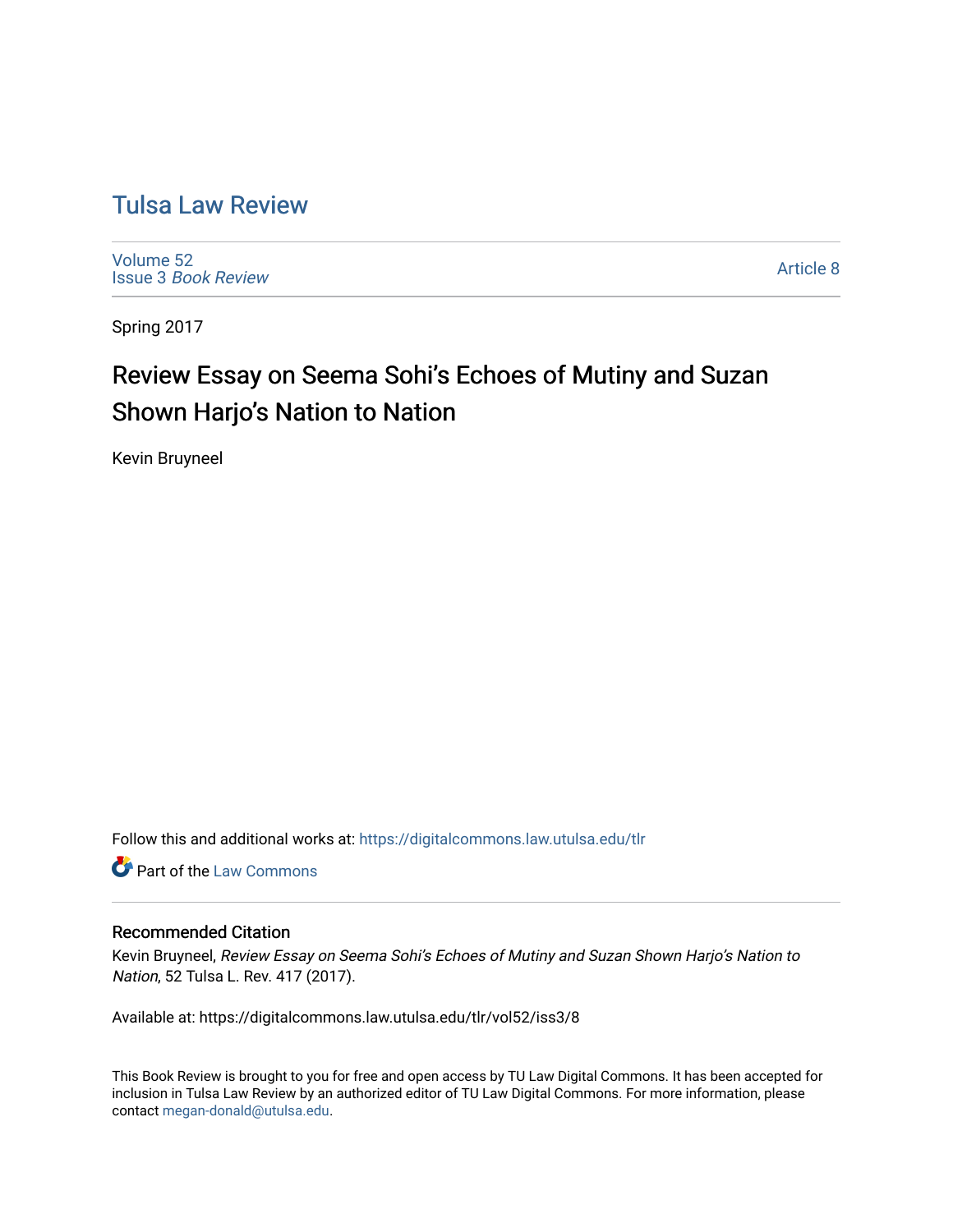# **REVIEW ESSAY ON SEEMA SOHI'S ECHOES OF MUTINY AND SUZAN SHOWN HARJO'S NATION TO NATION**

## Kevin Bruyneel\*

## SEEMA SOHI, ECHOES OF MUTINY: RACE, SURVEILLANCE, AND INDIAN ANTI-COLONIALISM IN NORTH AMERICA (OXFORD UNIVERSITY PRESS 2014). PP. 288. HARDCOVER \$105.00. PAPERBACK \$29.95.

SUZAN SHOWN HARJO, EDITOR, NATION TO NATION: TREATIES BETWEEN THE UNITED STATES AND AMERICAN INDIAN NATIONS (SMITHSONIAN BOOKS 2014). PP. 272. HARDCOVER \$40.00.

Suzan Shown Harjo, editor and multiple essay contributor to *Nation to Nation*: *Treaties Between the United States and American Indian Nations*, describes in the book's introduction the experiences of her great-grandparents, "Thunderbird or Nonoma'ohtsevehtse (Richard Davis), and Nellie Aspenal," as new "hostage-students" of the Carlisle Indian School in Pennsylvania in 1879.<sup>1</sup> After travelling half a continent by train, "[w]hen they arrived at Carlisle, their medicine pouches, moccasins, and comfortable clothes were confiscated. Their long hair was cut short, they were 'deloused' with kerosene, even though they did not have lice, and they were given scratchy uniforms and hard shoes, which never fit quite right. They often were whipped, or their mouths were rubbed raw and blistered with lye soap, for reasons they never knew. Thus began their so-called "civilization."<sup>2</sup> The sheer brutality, abuse, and torture of Indigenous children described here was done in the name of saving them from their own people's seemingly primitive ways by assimilating them—'civilizing' them—to the western liberal individualist, capitalist practices, and norms of the settler colonial society. These institutions were not literally killing the children, at least not usually, but rather they were seeking, in the words of Colonel

<sup>\*</sup> Kevin Bruyneel is Professor of Politics at Babson College in Massachusetts He wrote *The Third Space of Sovereignty: The Postcolonial Politics of U.S.-Indigenous Relations*, (University of Minnesota, Indigenous Americas Series, 2007) and writes on the relationship between race, colonialism and collective memory. He is working on a book manuscript on White Settler Memory in the United States. He can be reached at kbruyneel@babson.edu.

<sup>1.</sup> NATION TO NATION: TREATIES BETWEEN THE UNITED STATES & AMERICAN INDIAN NATIONS 8 (Suzan Shown Harjo ed., 2014).

<sup>2.</sup> *Id.*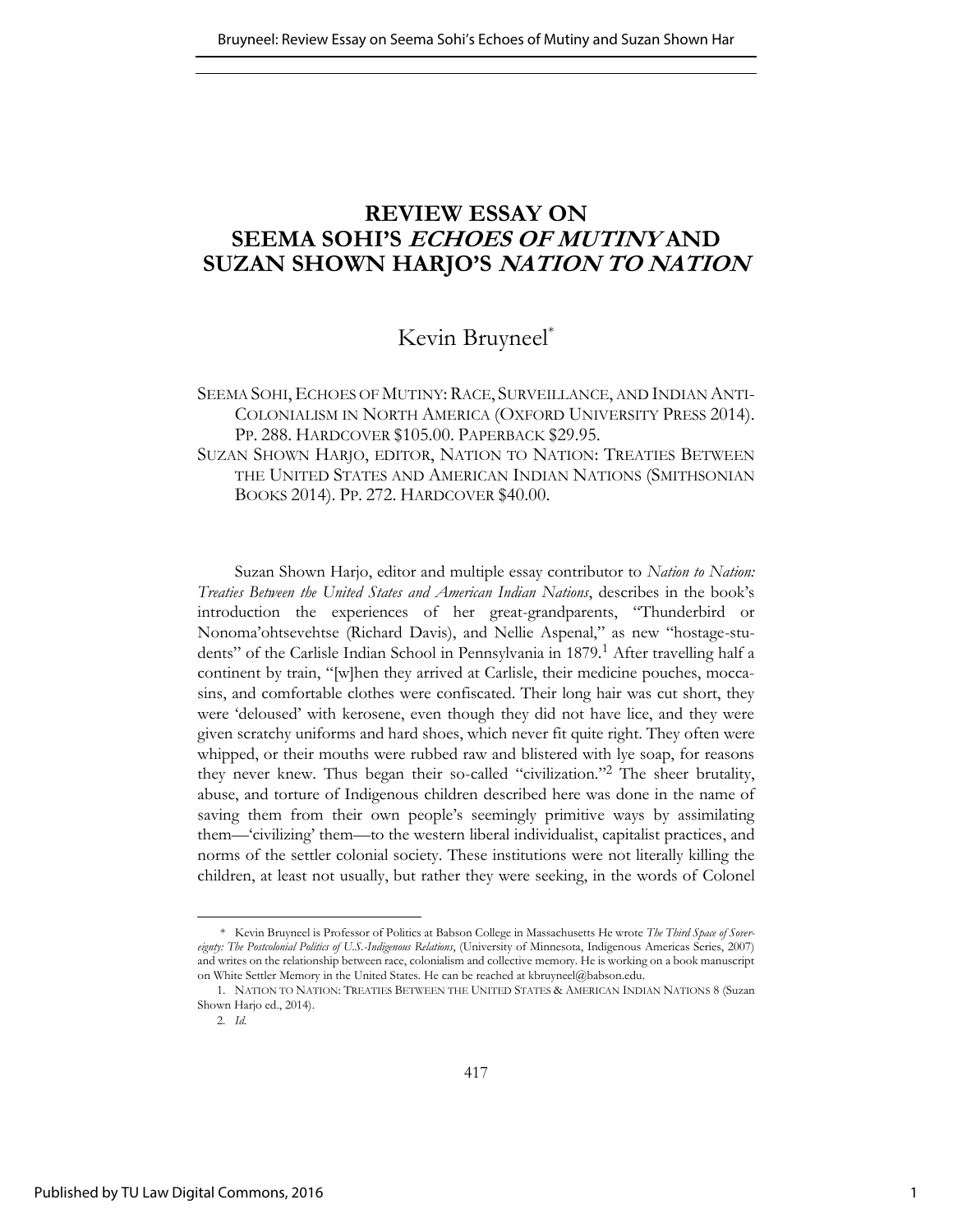Richard Pratt, superintendent of the Carlisle School in the late nineteenth Century, to "[k]ill the Indian in him, and [s]ave the man."<sup>3</sup> This phrase exemplifies the genocidal drive at the heart of settler colonialism, in which the elimination or disappearance of the Indigenous person is a central and ever-recurring imperative. It is central, because the acquisition and claim of ownership and belonging to the colonized land resides at the heart of the settler project and of settler identity itself. The Indigenous presence troubles the legitimacy of this project, and as much as institutions such as the Carlisle School sought to eliminate this presence, Indigenous people persist and thus, the Indigenous-Settler relationship and conflict persist as active, if under-appreciated elements of contemporary political, legal, and social life.

One of the most notable and long-standing features of this relationship are the treaties between the U.S. Federal Government, 388 of which were negotiated by the U.S. executive branch, and then ratified by the U.S. Senate between 1777 and 1868. Shown Harjo has put together an edited volume, featuring a number of leading scholars in Indigenous studies that takes a close and diverse examination of the U.S.-Indigenous relationship through the lens of the history of specific treaties, their consequences, and meaning for Indigenous nations and the United States, and the political and legal struggles over them. While nation-to-nation is the familiar legal and historical term for this treaty-based relationship, and is thus the appropriate title of this collection, put into a more global context, it may be worthwhile to think of this as part of an international colonial/anti-colonial struggle involving hundreds of nations in the North American context. Doing so signals the need to de-center the American nation in this relationship or in the least, not contain our analyses and grasp of it within the legal, political, and geographical boundaries of the United States. The need for a more global perspective in this regard is underscored when we place Shown Harjo's collection into conversation with Seema Sohi's *Echoes of Mutiny*: *Race, Surveillance & Indian Anti-Colonialism in North America*, a work that traverses the boundaries of states, colonial and settler colonial contexts, and imperial white supremacist practices and resistances in a work the author frames as contributing to the "study of the United States as part of a global history."<sup>4</sup>

The focus of the book is that of early twentieth century Indian migrants—the vast majority Sikhs from the state of Punjab—to the United States and Canada, who arrived as laborers and petit-bourgeois entrepreneurs, dealt with harsh exclusion and discrimination, and in the process, became politicized in reaction to becoming central scapegoats in North American anti-immigrant and anti-radical discourse, policy-making, state surveillance, and judicial proceedings in the period leading up to and through the First World War. The twist here is that the intense discrimination, exploitation, and demonization that Indian migrants experienced from Canadian and U.S. governing institutions, agents, and employers did not lead them to mobilize against these North American forces, at least for the most part, but rather, it animated

<sup>3.</sup> *"Kill the Indian, and Save the Man": Capt. Richard H. Pratt on the Education of Native Americans*, GEORGE MASON U., http://historymatters.gmu.edu/d/4929/ (last visited March 9, 2017).

<sup>4.</sup> SEEMA SOHI, ECHOES OF MUTINY: RACE, SURVEILLANCE, AND INDIAN ANTICOLONIALISM IN NORTH AMERICA 5 (2014).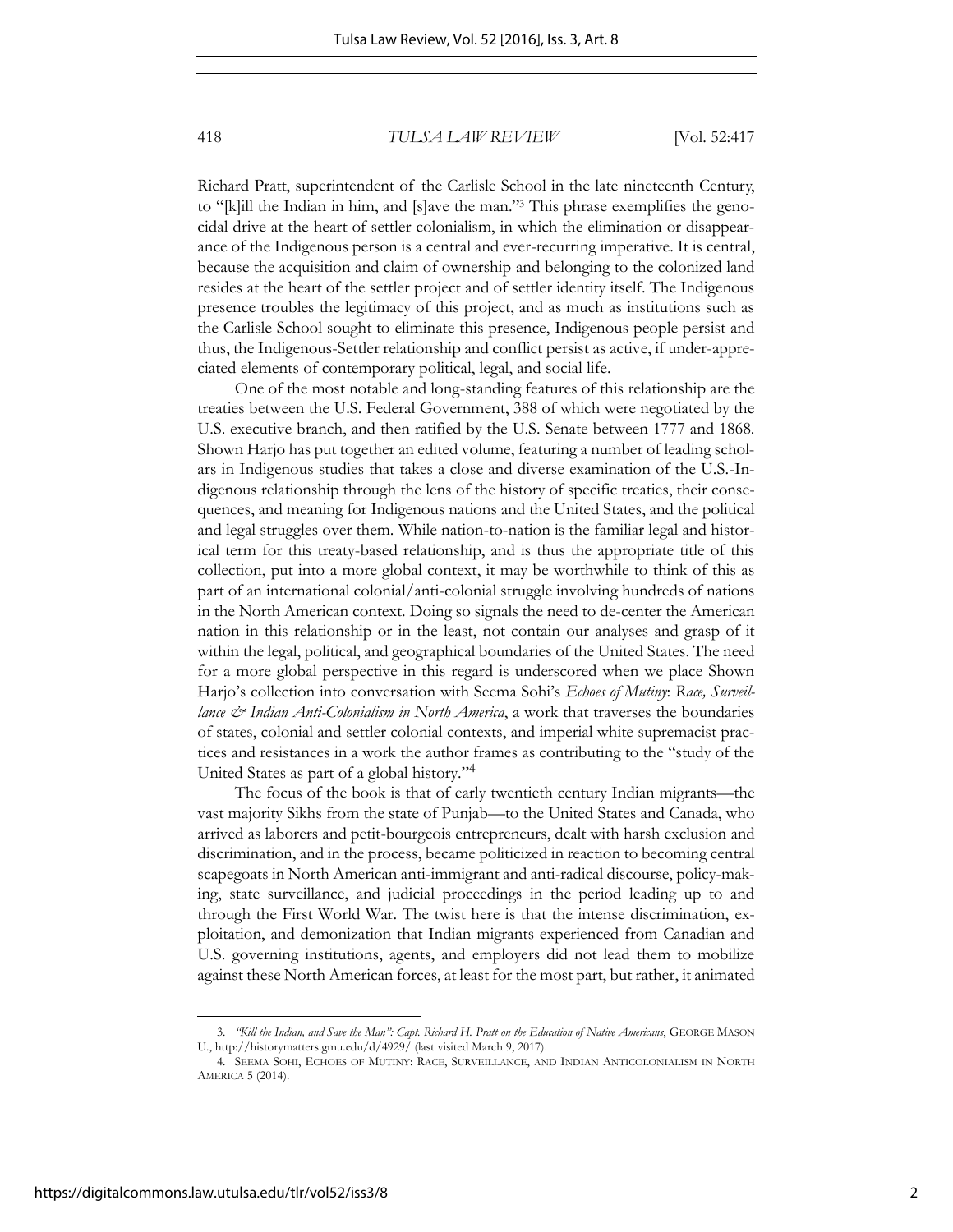their anti-colonialist sensibilities, awareness, solidarity, and activism against British rule in India. As Sohi puts it, "Indian migrants linked racial discrimination abroad to colonial subjugation at home and came to understand their struggles against racial exclusion and political repression in North America as part of a broader movement against colonialism and white supremacy . . . . "<sup>5</sup> For example, in 1914, in an effort to both transport Indian workers to his lumber factories in British Columbia and to "force the British government to protect the rights of Indian migrants abroad," Gurdit Singh, a well-off Indian businessman, charted a Japanese boat, the *Komagata Maru*, to transport and pick up hundreds of migrants (including Singh's seven yearold son) from various ports within the empire, such as Hong Kong and Shanghai, and take them to their final destination of the port in Vancouver.<sup>6</sup> The rights of Indian migrants, in this regard, would require being recognized as equal British subjects allowed to freely travel from British colony to colony once they had passed an initial customs inspection at the first colony reached after leaving India. By this logic, once an Indian migrant was approved for entry to, say, Hong Kong, they had thereby gained entry as a British subject to any and all subsequent British colonies, without inspection, provided they did not land in territories outside the imperial domain during these travels. When the ship reached Vancouver in late May 1914, with 376 passengers aboard, Canadian immigration officials would not let it dock. Twenty-four passengers were allowed entry upon passing inspection, but the rest, most of whom were Sikhs, stayed on board—in an increasingly unsanitary and poorly supplied state—until the ship was forced to turn around and head back to Asia two months later, after getting refueled and supplied. During these two months, Canadian antiimmigrant white supremacists lobbied, and even stood on the shores, demanding immigration officials not let the passengers in, while the Indian community in British Columbia raised funds to support the passengers and pled their case to government officials and political leaders. This two-month stand-off took on global political significance, from India to the rest of the British Empire and the United States. For Sikhs in particular, the refusal of entry to Canada shed undeniable light on their colonial oppression, as many "believed their history of loyalty to the British crown should have guaranteed them the right to settle in any part of the empire and the treatment of the passengers on board the *Komagata Maru* signaled the failure or unwillingness of the British Indian government to protect its most loyal subjects." Sohi's historically rich and politically insightful discussion and analysis of the *Komagata Maru* standoff occurs in the latter half of the book, serving as an apt illustration and manifestation of the political developments and dynamics traced up to this moment.

At each of its stops along its route to Vancouver, the *Komagatu Maru* was met and briefly boarded by members of the Ghadar Party, who handed out the party paper, *Ghadar,* and gave speeches to inspire the passengers to see themselves and their journey as part of the revolution against British rule. Ghadar is an Urdu word for rebellion, revolt, or mutiny. The Ghadar Party formed in 1913 as a product of

<sup>5</sup>*. Id.* at 5-6.

<sup>6.</sup> *Id.* at 134.

<sup>7.</sup> *Id.* at 140.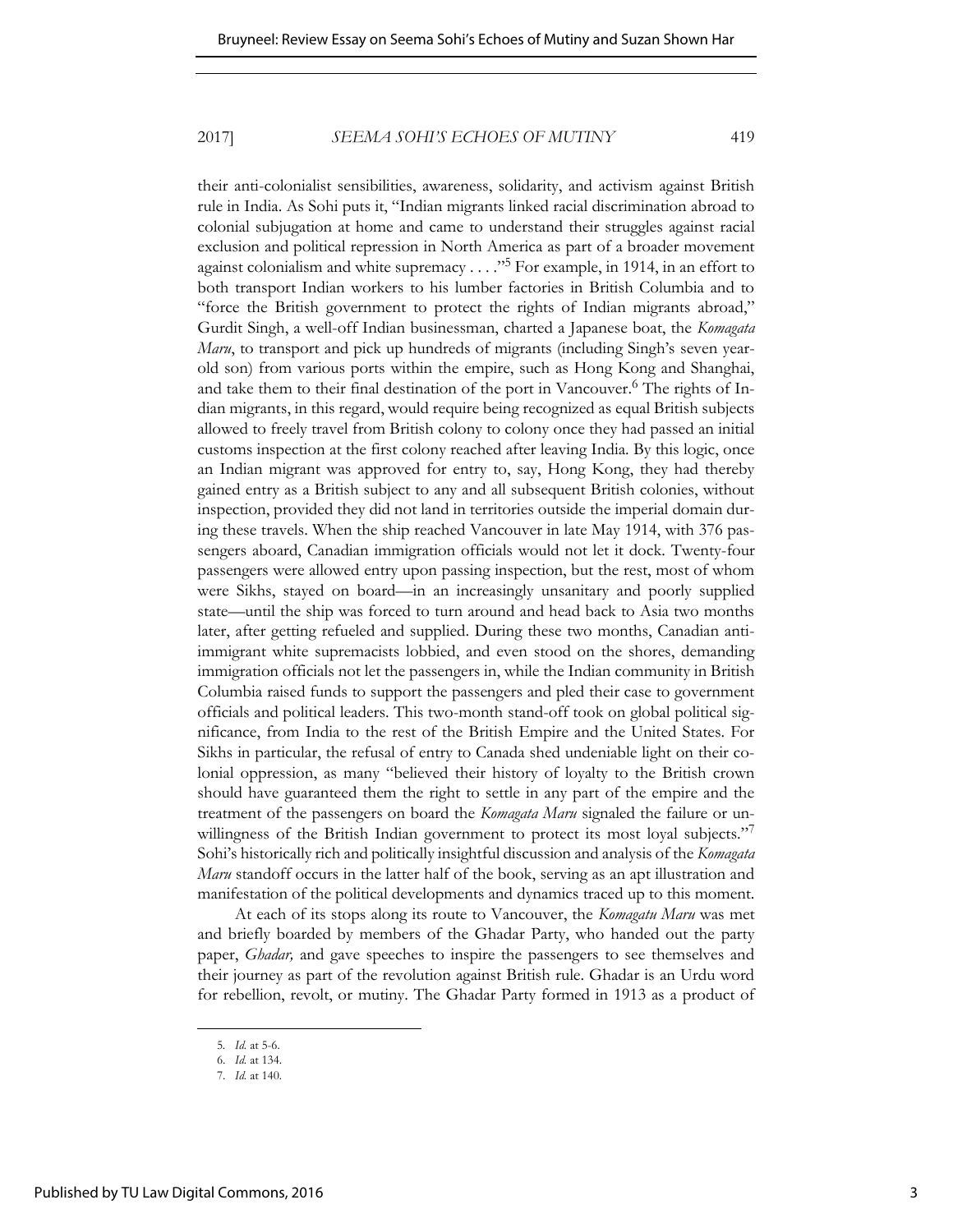Indian migrant organizing on the North American west coast which emerged to deal with anti-Asian racism, anti-immigrant sentiment, and a heightening Indian migrant consciousness regarding British imperialism. In its time, Sohi notes, the Ghadar Party became "the most widespread anticolonial organization in North America, which called for the direct overthrew of British rule through armed revolution . . . [and] connected Indian struggles for self-determination with the battles waged by racialized and colonized peoples across the world fighting for racial equality and political independence."<sup>8</sup> It also opposed "racially restrictive immigration policies in British white settler countries and the United States" and western imperial intervention in Asia, supported revolutionary struggles in "Ireland, China, Russia, and Egypt, and pledged [] solidarity with all peoples struggling against tyranny and oppression."<sup>9</sup> Ghadar Party publications, rhetoric, and emergent activism became fodder for those who were fomenting anti-immigrant and anti-radical views and policies in the United States during the First World War, including discourse that linked a seemingly emergent "Hindu Menace" with Red Scare fears of communists and anarchists. As Sohi deftly articulates through her detailed historical narrative, the Canadian, British, and U.S. governments collaborated in the surveillance, apprehension, and trials of Indian migrant activists, such as with the monitoring and prosecution of the so-called "Hindu Conspiracies" that sought to fund, arm, and mobilize military expeditions to India to fight British rule. At the same time, when juxtaposed with Shown Harjo's volume, it is also easy to notice that this solidarity and anti-colonial resistance did not include direct resistance to Canadian and U.S. settler colonialism itself or advocating on behalf of the status and claims of the Indigenous nations of North America. This is not a critique of Sohi's text, which sets out its specific subject of study and carries it out very well, nor necessarily of Indian migrant activists of the time, some of whom such as Lajpat Rai did write about the history of colonial genocide against Indigenous people and the accompanying "land grab" that brought into being settler colonial nations such as the United States.10 Rather, this absence exemplifies the invisibility of Indigeneity, produced by the logic of elimination that resides at the core of settler colonialism itself. Paying closer attention to settler colonialism goes hand-in-hand with developing a more layered and accurate understanding of North American history and thereby placing struggles against colonialism into a truly global perspective.

For example, during the early twentieth century, as Indian migrant activists mobilized to fight British colonialism in India, Indigenous nations were in the midst of dealing with one of the most consequential 'land grabs' in United States history. As a consequence of the U.S. General Allotment (Dawes) act of 1887, which sought to break up tribal collective landholdings by allotting portions to Indigenous male citizens and selling off the rest of the land to non-Indigenous buyers, Indigenous peoples' territory in the U.S. context diminished from 138 million acres in 1887 to 38

<sup>8.</sup> *Id.* at 3.

<sup>9.</sup> SOHI, *supra* note 4, at 47.

<sup>10.</sup> *Id.* at 69-70.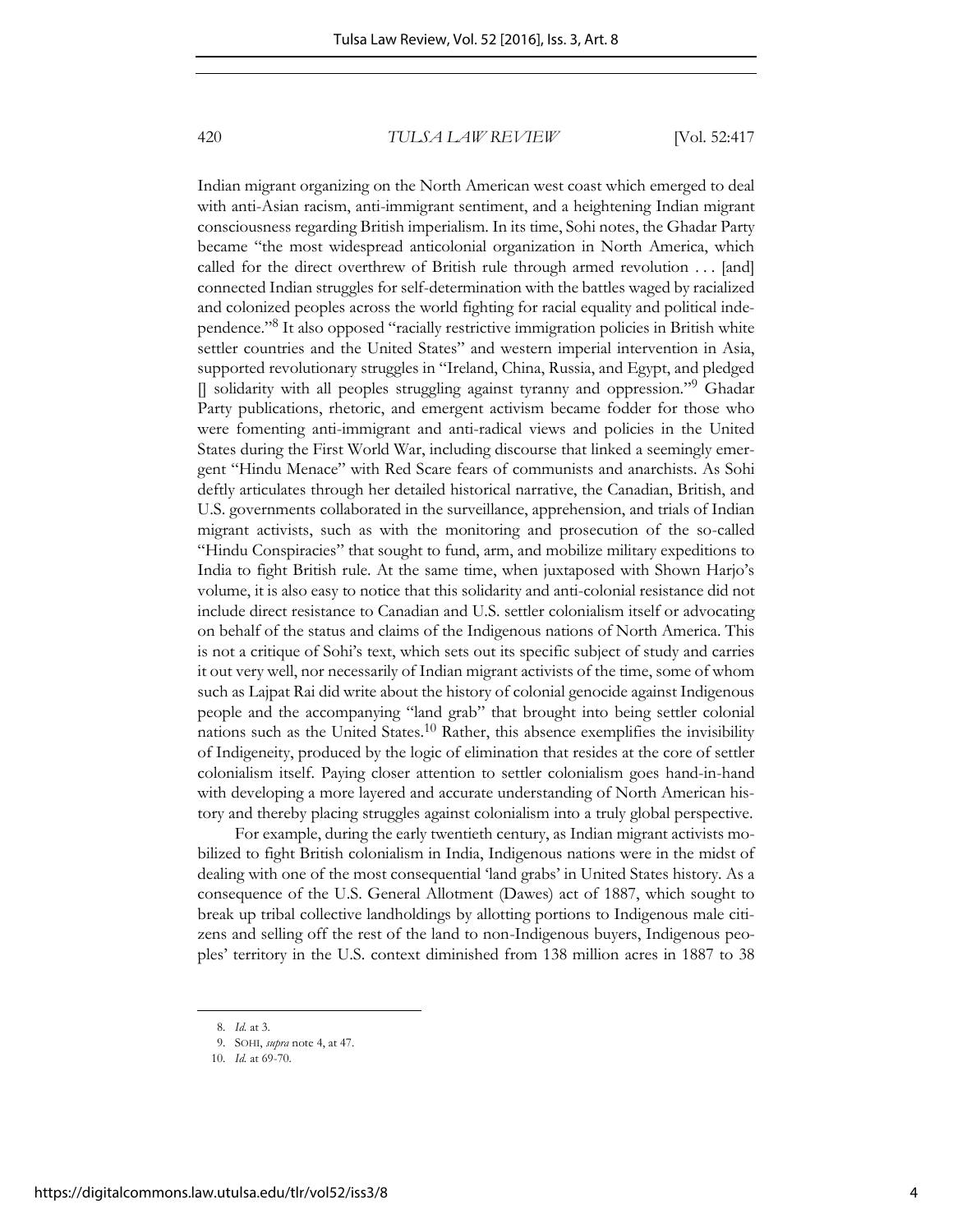million acres in 1934. The impact of this policy was felt far and wide amongst Indigenous nations. As James Riding In states in his chapter in *Nation to Nation* on the Pawnee Treaties, the Dawes Act "struck at the heart of the Pawnee's communal ways of living and owning land."11 The Dawes Act was part of a wider U.S. government effort at the turn of the century to use such state policies as, in Theodore Roosevelt's words in 1903, "a mighty pulverizing machine intended to break up the tribal mass."<sup>12</sup> The Pawnee were just one of the hundreds of Indigenous nations feeling the blunt force of this settler colonial machine that was not only expropriating Indigenous peoples' territory so that it could become incorporated into the liberal capitalist system which turned land into property and subjected it to ownership and exchange; but as part of this process, the federal government looked to starkly shift away from a nation-to-nation framework for defining the relationship between the United States and Indigenous nations. In the same general time period in which Indian migrants were going through their political awakening in the United States and Canada, leading them to actively fight for India's right to exist as an independent nation free from British colonial rule, treaty-making between the U.S. federal government and Indigenous nations in North America came to an end. This process started politically with an 1871 Congressional amendment that subjected such treaties to the approval the House of Representatives (which made it fairly certain such approvals would never happen), was helped along materially by the 'pulverizing force' of the Dawes Act, and affirmed legally by the 1903 Supreme Court decision in *Lone Wolf v. Hitchcock*, which asserted the federal government had plenary power over Indigenous people and thus did not require the latter's consent or agreement regarding legislation that concerned them.<sup>13</sup> The officially recorded number of Indigenous people in the United States during this period also reached its historical low-point, at around 250,000 by 1900. As such, it is not hard to imagine that Indian migrant and allied activists in the early twentieth century may not have registered the reality of Indigenous presence and political life, other than as the long dead victims of North American conquest and colonialism, because governmental and colonialist social forces of the period openly fostered the "myth of the 'vanishing' Indian."<sup>14</sup> Here, then, is why Shown Harjo's volume on treaties makes an important contribution to how we understand and tell the history of political developments, statist practices, struggle, and resistance in settler states such as the United States.

Sohi's text carefully and clearly reveals the ways in which the domestic racial regimes of the United States and Canada and the global imperial regime of Britain were deeply intertwined and mutually supportive in their collaborative utilization of

<sup>11.</sup> James Riding In, *The Betrayal of "Civilization" in United States-Native Nations Diplomacy*, *in* NATION TO NATION: TREATIES BETWEEN THE UNITED STATES & AMERICAN INDIAN NATIONS 169 (Suzan Shown Harjo ed., 2014).

<sup>12.</sup> Steven Newcomb, *The 1887 Dawes Act: The U.S. Theft of 90 Million Acres of Land*, INDIAN COUNTRY MEDIA NETWORK (Feb. 8, 2012), https://indiancountrymedianetwork.com/news/opinions/the-1887-dawes-act-the-ustheft-of-90-million-acres-of-indian-land/.

<sup>13.</sup> Lone Wolf v. Hitchcock, 187 U.S. 553 (1903); *see* Robert N. Clinton, *Treaties with Native Nations: Iconic Historical Relics or Modern Necessity?*, *in* NATION TO NATION: TREATIES BETWEEN THE UNITED STATES & AMERICAN INDIAN NATIONS (Suzan Shown Harjo ed., 2014).

<sup>14.</sup> NATION TO NATION, *supra* note 1, at 152.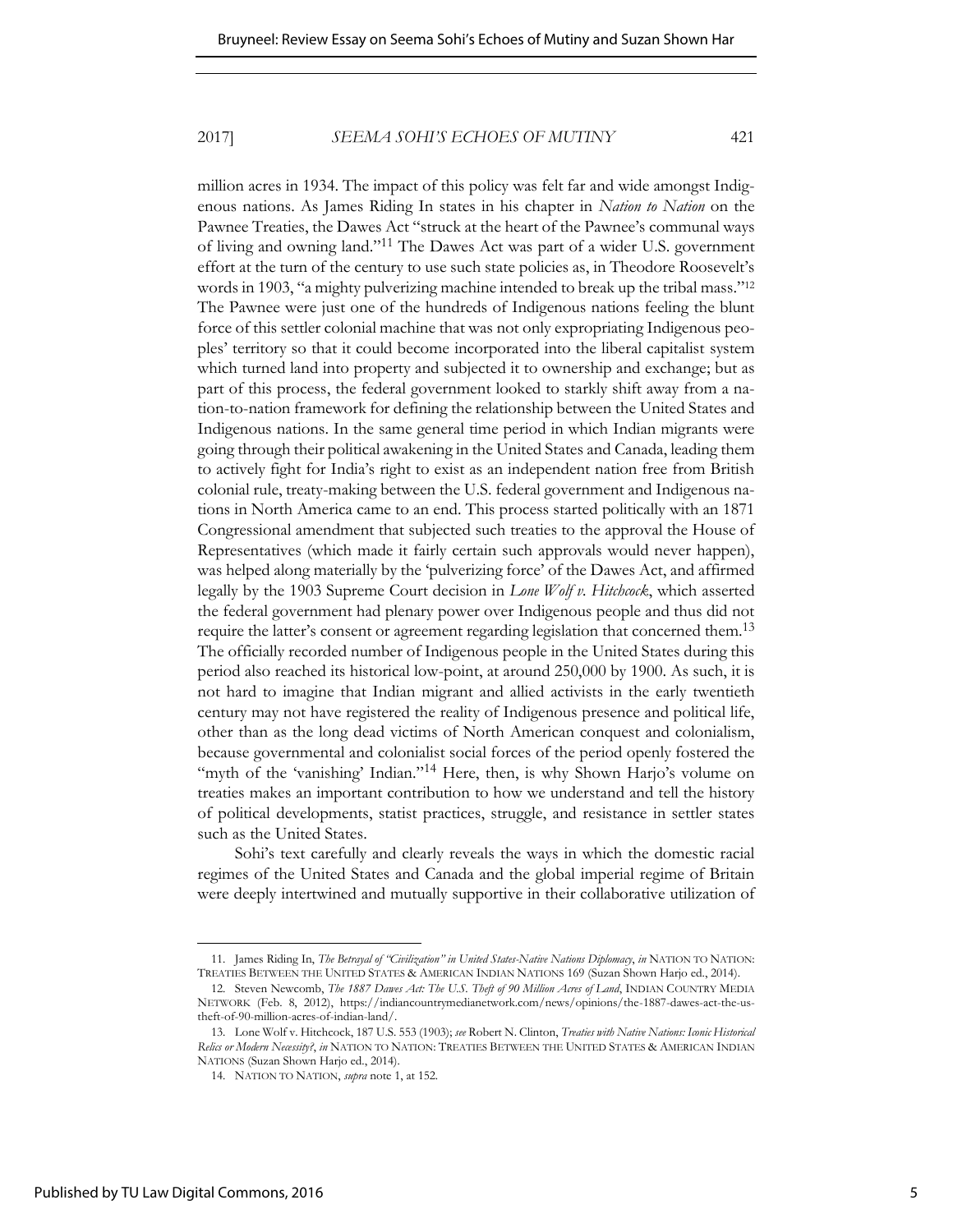state institutional resources, racialized and anti-radical discourse, and juridical harassment and suppression of anti-colonial and anti-racist movements and actors. *Echoes of Mutiny* succeeds in placing white settler domestic politics into the wider global colonial context of the early twentieth century, except as it concerns the noted absence of Indigeneity. It is through Shown Harjo's edited volume that we are then compelled, and necessarily so, to place the so-called domestic realm of United States into its accurate political and historical context as a settler state in its foundation and maintenance, one shaped in no small part through negotiations, conflicts, and violations of relations with hundreds of Indigenous nations. Over the span of thirty distinct contributions that make up *Nation to Nation*—including interviews, scholarly articles, reflections, and explanatory capsule section introductions—readers are offered multiple perspectives on the history of U.S.-Indigenous treaty-making, including on the origin of treaties and treaty principles,<sup>15</sup> early nineteenth century Removal treaties and efforts of nations to avoid removal,<sup>16</sup> the Horse Creek Treaty and Treaty Coun- $\text{cil},^{17}$  and the Navajo Treaty of 1868.<sup>18</sup> In one of her many contributions, Harjo weaves a family narrative of her Cheyenne and Muscogee peoples' history with these nations' treaty history in a manner that is particularly compelling, because it takes the legal and political form of the treaty and treaty relationship and places it into the context of textured human experience, familial relationships, struggles, and agency.<sup>19</sup> Harjo brings treaty relations to life here. They become more easily understood as breathing documents when the author links their history and their present to the humanity to which they relate. The latter third of the volume focuses on more modern and contemporary struggles, especially those concerned with gaming and fishing rights secured in treaties and the racist anti-tribal movement opposing these rights, $^{20}$ the path of late twentieth century U.S. Indian Policy and Indigenous struggle, $^{21}$  the

<sup>15.</sup> Richard W. Hill, Sr., *Linking Arms and Brightening the Chain: Building Relations through Treaties*; Mark G. Hirsch, *The Two-Row Wampum Belt*; Arwen Nuttall, William Penn's Treaty and Shackamaxon Elm Tree; Mark G. Hirsch, *Illegal State Treaties*, *in* NATION TO NATION: TREATIES BETWEEN THE UNITED STATES & AMERICAN INDIAN NATIONS (Suzan Shown Harjo ed., 2014).

<sup>16.</sup> Suzan Shown Harjo, *Removal Treaties: An Interview with Carey N. Vicenti; Matthew L.M. Fletcher, Avoiding Removal: The Pokagon Band of Potawatomi Indians, in* NATION TO NATION: TREATIES BETWEEN THE UNITED STATES & AMERICAN INDIAN NATIONS (Suzan Shown Harjo ed., 2014).

<sup>17.</sup> Raymond J. Demallie, *The Great Treaty Council at Horse Creek;* Arwen Nuttall, *Language and World View at the Horse Creek Treaty;* Suzan Shown Harjo, *"The Indians Were the Spoken Word:" An Interview With N. Scott Momaday*, *in* NATION TO NATION: TREATIES BETWEEN THE UNITED STATES & AMERICAN INDIAN NATIONS (Suzan Shown Harjo ed., 2014).

<sup>18.</sup> Jennifer Nez Denetdale, *Naal Tsoos Saní: The Navajo Treaty of 1868, Nation Building, and Self-Determination, in* NATION TO NATION: TREATIES BETWEEN THE UNITED STATES & AMERICAN INDIAN NATIONS (Suzan Shown Harjo ed., 2014).

<sup>19.</sup> Suzan Shown Harjo, *Treaties My Ancestors Made for Me: A Family Treaty History*, *in* NATION TO NATION: TREATIES BETWEEN THE UNITED STATES & AMERICAN INDIAN NATIONS (Suzan Shown Harjo ed., 2014)

<sup>20.</sup> Hank Adams, *The Game and Fish Were Made for Us: Hunting and Fishing Rights in Native Nations' Treaties*; Suzan Shown Harjo, *River by River: Treaty Rights in Washington State / An Interview with Zoltan Grossman*; Matthew L M. Fletcher, *Arthur Duhamel: Treaty Fisherman*, *in* NATION TO NATION: TREATIES BETWEEN THE UNITED STATES & AMERICAN INDIAN NATIONS (Suzan Shown Harjo ed., 2014).

<sup>21.</sup> Kevin Grover, *From Dislocation to Self-Determination: Native Nations and the United State in the Twentieth Century*, *in* NATION TO NATION: TREATIES BETWEEN THE UNITED STATES & AMERICAN INDIAN NATIONS (Suzan Shown Harjo ed., 2014).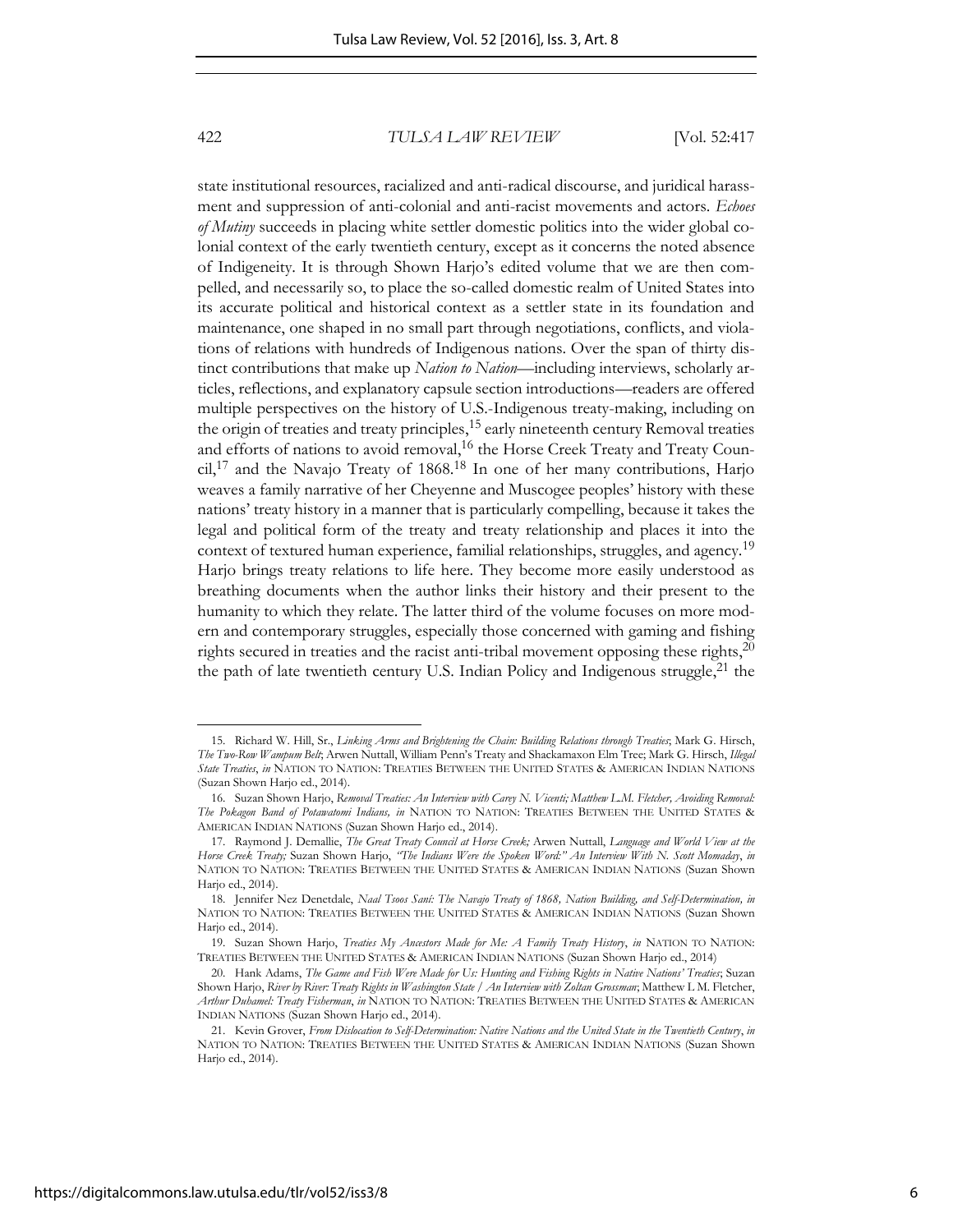relationship of treaties to the U.N. Declaration on the Rights of Indigenous Peoples,22 and the status in our time of modern treaties, Indigenous nations and cultures.23 The sheer content in terms of historical, legal, and political facts and analysis conveyed across these many works comprise, on their own, a vital contribution toward refusing the absence of Indigeneity and settler colonialism, historically and in our time. This contribution also goes beyond the words of the text, and well beyond.

The glossy volume is rife with historical and contemporary photographs and drawings of treaty council meetings, Native leaders and communities, U.S. government and military officials, maps, craft work, clothing, and treaties themselves. The images convey negotiation, struggle, loss, survival, and, above all, presence—presence of settler colonialism in practice and Indigeneity in resistance, pain, community, and refusal of settler coloniality itself. They also speak to our very moment. In Robert Clinton's chapter, "Treaties with Native Nations: Iconic Historical Relics or Modern Necessity?", there is a photograph of Article 1 of the Fort Laramie Treaty of 1868 with the Sioux and Arapaho.<sup>24</sup> The treaty links the past to the present of the struggle of the Standing Rock Sioux and allies to halt the construction of the Dakota Access Pipeline north of their territory. The pipeline's construction is a violation of the Standing Rock Sioux's territorial rights and threatens to jeopardize their water source, and in fact, the water source of everyone in the region. Late nineteenth century treaties such as that of 1868 stand as one of the many bases upon which the "water protectors" of Standing Rock assert claim to their territory and rights tied to the expected fulfillment of the nation-to-nation promises made by the U.S. government to this Indigenous nation. The Standing Rock struggle makes ever-present the precarious political status of U.S. treaties due to the predatory nature of settler colonial capitalism, and does so through the vital resistant presence of Indigenous people in contemporary anti-colonial struggle. When examined in light of such contemporary political conflicts and Indigenous activism, Harjo's volume provides the much needed historical and political context, from the perspective of Indigenous writers, to both grasp and grapple with the reality of settler colonialism as a persistent defining structure of the United States that is made up and continually recomposed and maintained through multiple events, such as that at Standing Rock. In this regard, treaties stand as critical legal and political documents for understanding the history and present of US-Indigenous relations. Just as importantly, they also represent a lived historical and contemporary model for practices of nation to nation engagement that are by no means perfect—treaties were often signed by Indigenous leaders under oppressive, strained, and manipulated circumstances—but can provide a foundation of a viable alternative for resisting the settler colonial model of elimination and domination of Indigenous people, and the expropriation and exploitation of their land.

<sup>22.</sup> Arwen Nuttall, *Treaties and the United Nations Declaration on the Rights of Indigenous Peoples*, *in* NATION TO NATION: TREATIES BETWEEN THE UNITED STATES & AMERICAN INDIAN NATIONS (Suzan Shown Harjo ed., 2014).

<sup>23.</sup> Louis J. Risling, *The Treaty with the Lower Klamath, Upper Klamath, and Trinity River Indians—and Who We Are Today*; Suzan Shown Harjo, *Modern Treaties: An Interview with Ben Nighthorse Campbell*; W. Richard West, Jr., *Treaties and Contemporary American Indian Cultures*, *in* NATION TO NATION: TREATIES BETWEEN THE UNITED STATES & AMERICAN INDIAN NATIONS (Suzan Shown Harjo ed., 2014).

<sup>24.</sup> Robert N. Clinton, *Treaties with Nations: Iconic Historical Relics or Modern Necessity? in* NATION TO NATION: TREATIES BETWEEN THE UNITED STATES & AMERICAN INDIAN NATIONS (Suzan Shown Harjo ed., 2014).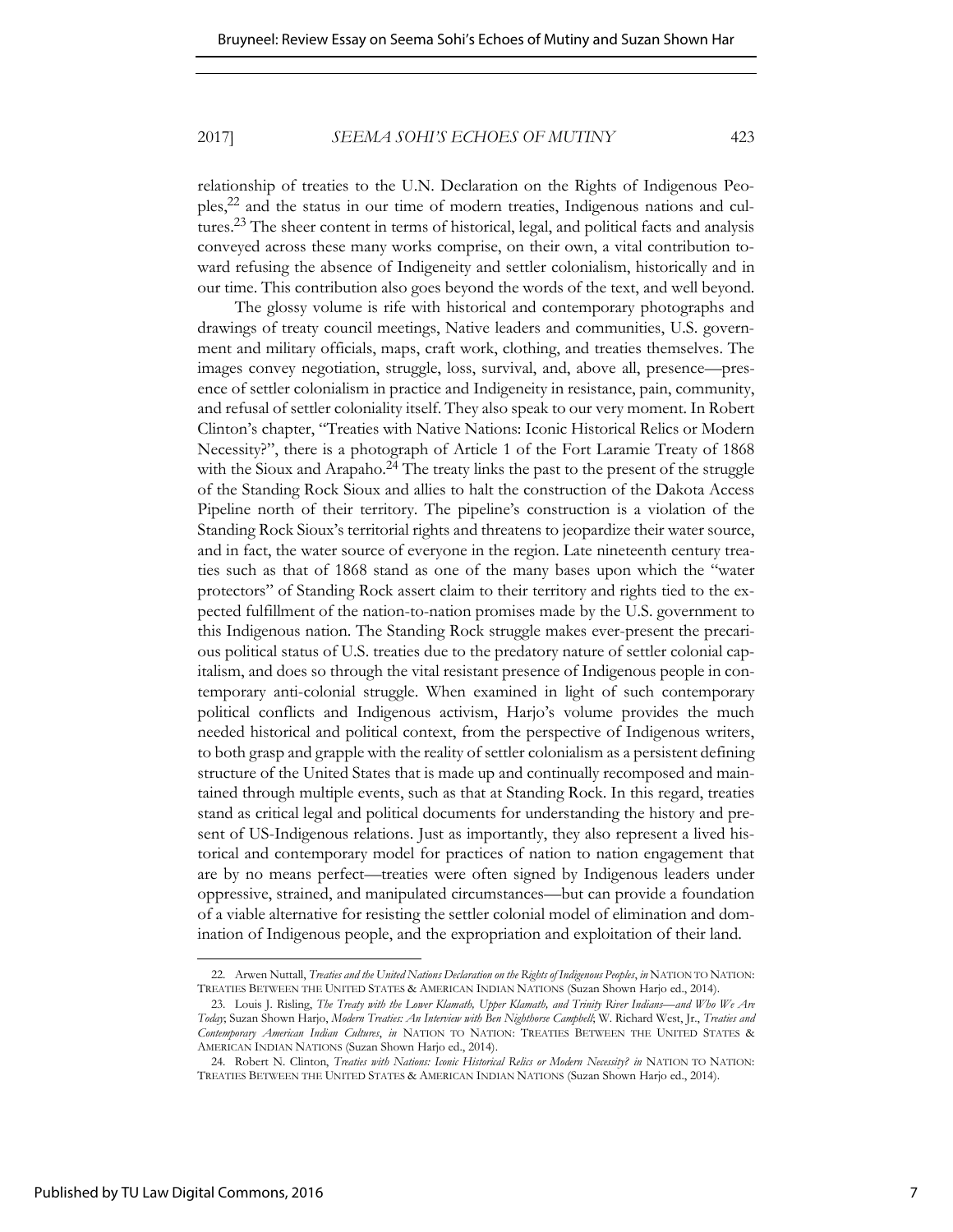When placed into conversation, then, *Echoes of Mutiny* and *Nation to Nation* also open up important questions about the meaning and political practices of settler identity itself. For good reason, settler identity in the United States and Canada is most often thought of in terms of white settlers. Soohi points us toward settlers from India who become discriminated racial others and aliens in the North American context, while also, if involuntarily, becoming folded into the settler colonial project. It is in this regard that the *Ghadar Party's* resistance to British rule—the effort to mobilize an armed resistance with Indian migrants returning to India to carry out the fight—can in some sense be read as an unintentional refusal of the settler colonial project itself. While Indian migrants opposed U.S and Canadian racist policies toward them within these two state, as their activism pointed them increasingly back to India and British colonialism their sense of political agency was even more precisely defined as anticolonialist in a way that imagined an un-settling return to and national reclaiming of India.25 This does not speak for all Indian migrants to North America.26 Still, when considered alongside historically contemporaneous efforts of Indigenous nations to assert their treaty rights, territorial claims, and national sense of belonging in refusal of settler colonial imposition, the *Ghadar* story and model underscores the need to take into account the inter-relationship of franchise colonialism such as that of British rule over India and settler colonialism such as that of the United States and Canada in relation to Indigenous people. To do so does not mean collapsing these forms of colonialism into one homogenous conceptual category or refusing to engage in historically and contextually specific studies of what colonialism and anti-colonialism mean in specific formulation, practices, and structures. If anything, Soohi's and Shown Harjo's substantial and important works demand that we be even more rigorous in such studies and efforts to grasp and mobilize meaning, as a way to conceive of trans-national forms of anti-colonial struggle that build from a firm foundation of each nation's specific concerns, context, and capacities. In other words, it is to demand that we see such struggles as those of the Standing Rock Sioux to be about that nation's particular, historically and contextually specific battle to resist U.S. settler colonialism, and on that basis understand the role of water protectors at Standing Rock to be part of a wider global struggle as well. *Echoes of Mutiny* and *Nation to Nation*, on their own, but even more so in relation to each other as texts, provide much needed historical knowledge and tools for making these connections and refusing the centrality and permanence of settler states such as those of the United States and Canada.

<sup>25.</sup> SOHI, *supra* note 4, 108-151.

<sup>26.</sup> *Id*. at 153.